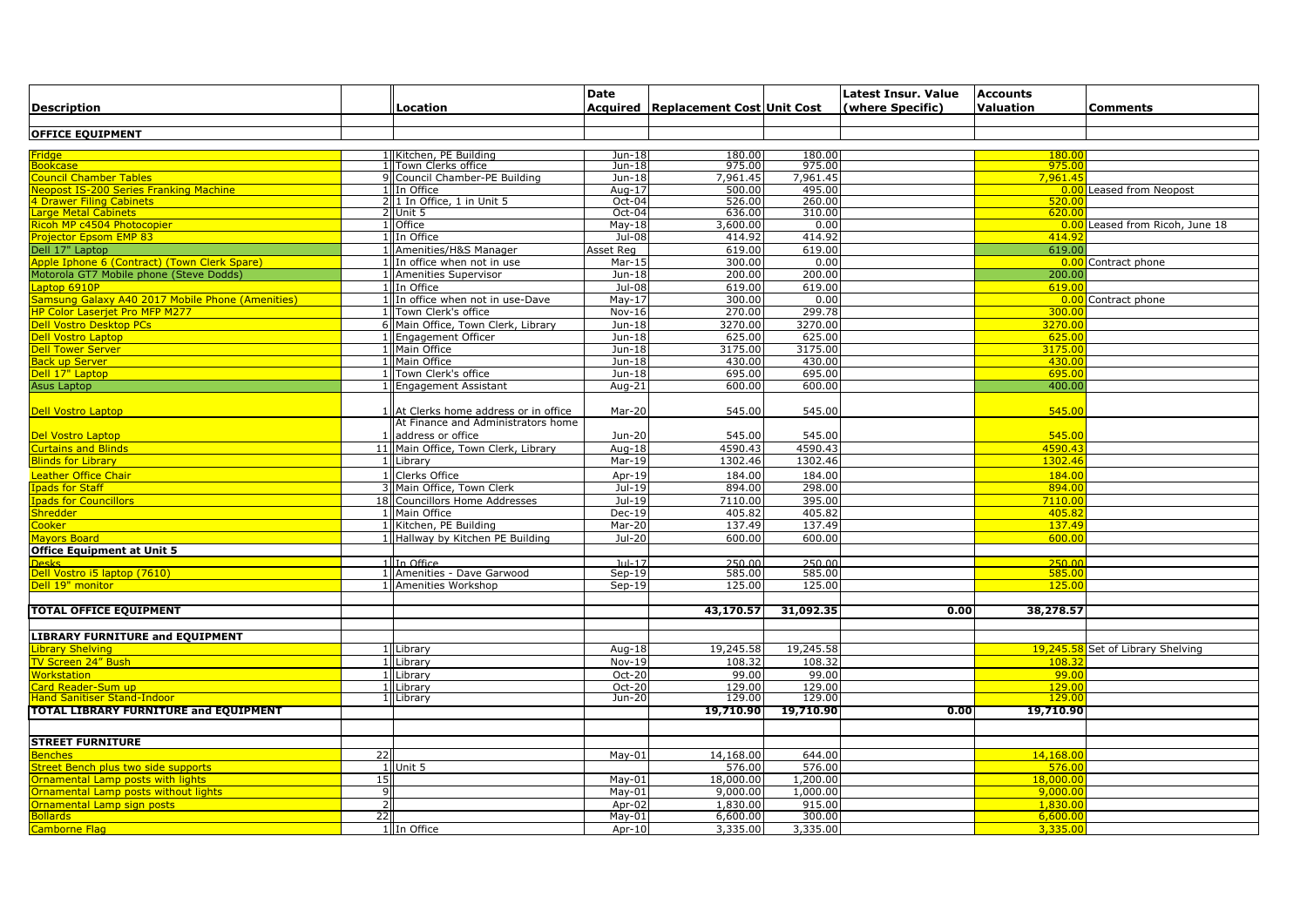| Broxap Display Case /TWPK-1800/1000                                                              | 2 Town Square & Brea                                                    | $Jan-01$         | 5,000.00 | 2,500.00 | 5,000.00 |                              |
|--------------------------------------------------------------------------------------------------|-------------------------------------------------------------------------|------------------|----------|----------|----------|------------------------------|
| own Notice Board                                                                                 | 1 Beacon                                                                | Sep-08           | 3,000.00 | 3,000.00 | 3,000.00 |                              |
| own Notice Board                                                                                 | 1 Troon                                                                 | Sep-08           | 3,000.00 | 3,000.00 | 3,000,00 |                              |
| own Notice Board                                                                                 | 1 Pengegon                                                              | $Mar-19$         | 2,352.00 | 2,352.00 | 2,352.00 |                              |
| Vooden Noticeboard                                                                               | Kehelland                                                               | Sep-08           | 2,000.00 | 2,000.00 | 2,000.00 |                              |
| <b>Notice Board (David Ogilvie Ltd)</b>                                                          | 1 Barripper                                                             | Oct-15           | 2,190.00 | 2,190.00 | 2,190.00 |                              |
| Notice Board                                                                                     | 1 Frontage area to Library                                              | Oct-08           | 2,352.00 | 2,352.00 | 2,352.00 |                              |
|                                                                                                  |                                                                         |                  |          |          |          |                              |
| <b>Portable Planting Boxes</b>                                                                   | 4 Frontage area to Trevithick Surgery                                   | Sep-08           | 1,400.00 | 350.00   |          | 1,400.00 Revalued Jun 18     |
| inger Post                                                                                       | 1 I Frontage area to Librarv                                            | Sep-08           | 850.00   | 450.00   | 450.00   |                              |
| tailings                                                                                         | 1 Frontage area to Library                                              | Sep-08           | 2,000.00 | 2,000.00 | 2,000.00 |                              |
| <b>ibrary Steps Decorative Panel</b>                                                             | Frontage area to Library                                                | Sep-08           | 2,000.00 | 2,000.00 | 2,000.00 |                              |
| <b>Carved Portland Stone Plaques</b>                                                             | Mounted on churchyard wall                                              | Sep-08           | 8,250.00 | 2,750.00 | 8,250,00 |                              |
| inger Post                                                                                       | Juntion with Cross Street                                               | Sep-08           | 450.00   | 450.00   | 450.00   |                              |
| <b>Nar Horse Seat</b>                                                                            | Camborne Recreation Ground                                              | Mar-19           | 957.00   | 957.00   | 957.00   |                              |
| Granite Cube Seat                                                                                |                                                                         |                  | 1,700.00 | 1,700.00 | 1,700.00 |                              |
|                                                                                                  | Outside no 9 Cross Street<br>Cross St 'Square' (nr junction with Chapel | Sep-08           |          |          |          |                              |
| Granite Cube Seat                                                                                | Street)                                                                 | Sep-08           | 6,800.00 | 1,700.00 | 6,800.00 |                              |
|                                                                                                  | Cross St 'Square' (nr junction with Chapel                              |                  |          |          |          |                              |
| <b>Granite Sculpture 'A New Cross for Camborne'</b>                                              | Street)                                                                 | Sep-08           | 8,300.00 | 8,300.00 | 8,300.00 |                              |
| Cast Iron Bin                                                                                    | 1 Frontage area to Library                                              | Sep-08           | 699.00   | 700.00   | 700.00   |                              |
| Cast Iron Bin                                                                                    | 1 Side of Library - Cross St.                                           | $Sep-08$         | 699.00   | 700.00   | 700.00   |                              |
| ast Iron Bin                                                                                     | 1 Outside no 92 Trelowarren St.                                         | Sep-08           | 700.00   | 700.00   | 700.00   |                              |
| ast Iron Bin                                                                                     | Outside no 83 Trelowarren St.                                           | Sep-08           | 700.00   | 700.00   | 700.00   |                              |
| ast Iron Bin                                                                                     | Corner of New Connection St.                                            | Sep-08           | 700.00   | 700.00   | 700.00   |                              |
| ast Iron Bin                                                                                     | 1 Outside no 3 Trelowarren St.                                          | Sep-08           | 700.00   | 700.00   | 700.00   |                              |
| Cast Iron Bin                                                                                    | Outside no 16 Trelowarren St.                                           | Sep-08           | 700.00   | 700.00   | 700.00   |                              |
| lastic Bin                                                                                       | <b>IClose to junction with Fore St.</b>                                 | Sep-08           | 700.00   | 700.00   | 700.00   |                              |
|                                                                                                  | Outside old schoolhouse at corner of                                    |                  |          |          |          |                              |
| Steel painted Bin                                                                                | College Street                                                          | Nov-14           | 269.00   | 269.00   |          | 269.00 Replace Cast Iron Bin |
|                                                                                                  | Footway adjacent to boundary wall of                                    |                  |          |          |          |                              |
| <b>Cast Iron Bin</b>                                                                             | Camborne Church                                                         | Aug-08           | 700.00   | 700.00   | 700.00   |                              |
|                                                                                                  | Adjacent to bus stop and archway                                        |                  |          |          |          |                              |
| Cast Iron Bin                                                                                    | between Aldi Store and Tyacks                                           | Aug-08           | 700.00   | 700.00   | 700.00   |                              |
| Cast Iron Bin                                                                                    | 1 Outside no 107 Trelowarren St.                                        | Aug-08           | 700.00   | 700.00   | 700.00   |                              |
| ast Iron Bin                                                                                     | 1 Junction with Cross Street                                            | $Nov-14$         | 776.00   | 776.00   | 776.00   |                              |
| teel Black Painted Bin                                                                           | Outside White Hart Pub                                                  | Aug-08           | 700.00   | 700.00   | 700.00   |                              |
| <b>Steel Black Painted Bin</b>                                                                   | Outside no 54 Trelowarren St.                                           | Aug-08           | 269.00   | 700.00   | 700.00   |                              |
| <b>Steel Black Painted Bin</b>                                                                   | Outside no 33 Trelowarren St.                                           | Aug-08           | 269.00   | 700.00   | 700.00   |                              |
| teel Black Painted Bin                                                                           | 1 Outside 71a Trelowarren Street                                        | Aug-08           | 269.00   | 700.00   | 700.00   |                              |
| <b>Steel Black Painted Bin</b>                                                                   | Outside no 42 Trelowarren St.                                           | Aug-08           | 269.00   | 700.00   | 700.00   |                              |
| ost Mounted Bin                                                                                  | 1 Between 23 and 25 Cross St.                                           | Aug-08           | 350.00   | 350.00   | 350.00   |                              |
| .8m bench with cast iron ends and timber slats                                                   | 1 Corner of Adelaide Street                                             | Sep-08           | 576.00   | 576.00   | 576.00   |                              |
| .8m bench with cast iron ends and timber slats                                                   | 1 Outside no 3 Trelowarren St.                                          | Sep-08           | 576.00   | 576.00   | 576.00   |                              |
| .8m bench with cast iron ends and timber slats                                                   | 1 Outside no 16 Trelowarren St.                                         | $Sep-08$         | 576.00   | 576.00   | 576.00   |                              |
|                                                                                                  |                                                                         |                  | 576.00   | 576.00   | 576.00   |                              |
| .8m bench with cast iron ends and timber slats<br>.8m bench with cast iron ends and timber slats | 1 Outside no 33 Trelowarren St.<br>1 Outside no 54 Trelowarren St.      | Sep-08<br>Sep-08 | 576.00   | 576.00   | 576.00   |                              |
|                                                                                                  |                                                                         |                  |          |          | 576.00   |                              |
| .8m bench with cast iron ends and timber slats                                                   | 1 Outside 71a Trelowarren Street                                        | Sep-08           | 576.00   | 576.00   |          |                              |
| .8m long timber bench with carved portland stone ends                                            | Corner of College Street                                                | Sep-08           | 3,000.00 | 3,000.00 | 3,000.00 |                              |
|                                                                                                  |                                                                         |                  |          |          |          |                              |
| L.8m long timber bench with carved portland stone ends                                           | 1 Footway adjacent to Aldi boundary                                     | Sep-08           | 3,000.00 | 3,000.00 | 3,000.00 |                              |
|                                                                                                  |                                                                         |                  |          |          |          |                              |
| .8m long timber bench with carved portland stone ends                                            | Footway adjacent to Camborne Church                                     | Sep-08           | 3,000.00 | 3,000.00 | 3,000.00 |                              |
| Bench with cast iron ends and timber slats                                                       | 1 Close to junction with Fore St.                                       | Sep-08           | 576.00   | 576.00   | 576.00   |                              |
| eat with cast iron ends and timber slats                                                         | 1 Close to junction with Fore St.                                       | Sep-08           | 576.00   | 576.00   | 576.00   |                              |
| <b>Hardwood Bench Seat</b>                                                                       | South of Camborne Station footbridge                                    | Sep-08           | 400.00   | 400.00   | 400.00   |                              |
| adial Oak Bench                                                                                  | Basset Street Nr Library                                                | Sep-08           | 500.00   | 500.00   | 500.00   |                              |
| Bench with granite ends and oak slats                                                            | 1 Frontage area to Library                                              | Sep-08           | 500.00   | 500.00   | 500.00   |                              |
| Curved Benches with carved portland stone ends                                                   | 1 Juntion with Cross Street                                             | Sep-08           | 3,000.00 | 3,000.00 | 3,000.00 |                              |
|                                                                                                  |                                                                         |                  |          |          |          |                              |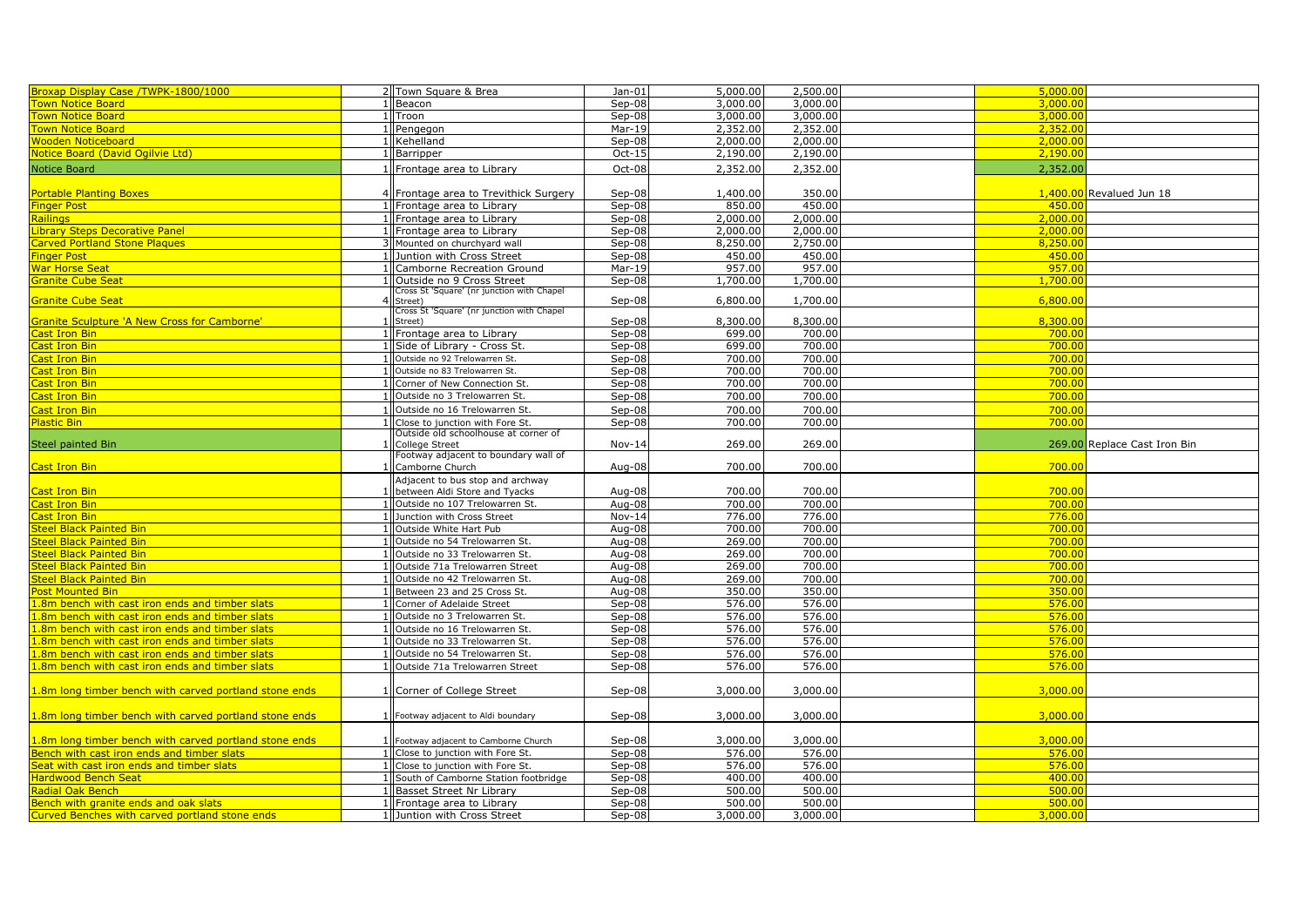|                                                                          |     | Outside Passmore Edwards Building,           |          |            |           |            |            |                                 |
|--------------------------------------------------------------------------|-----|----------------------------------------------|----------|------------|-----------|------------|------------|---------------------------------|
| <b>Hand Sanitiser Station</b>                                            |     | The Cross<br>By Rosewarne Carpark, Rosewarne | Jul-20   | 395.00     | 395.00    |            | 395.00     |                                 |
| <b>Hand Sanitiser Station</b>                                            |     | Road                                         | Jul-20   | 395.00     | 395.00    |            | 395.00     |                                 |
|                                                                          |     |                                              |          |            |           |            |            |                                 |
| <b>Hand Sanitiser Station</b>                                            |     | 1 Opposite Poundland, Trevithick Road        | Jul-20   | 395.00     | 395.00    |            | 395.00     |                                 |
| <b>Hand Sanitiser Station</b>                                            |     | 1 By Cambrone Church, Church Street          | $Jul-20$ | 395.00     | 395.00    |            | 395.00     |                                 |
| <b>Red Telephone Kiosk</b>                                               |     | 1 Bolenowe                                   | Oct-14   | 3,000.00   | 1.00      | 3,000.00   | 1.00       |                                 |
| <b>Red Telephone Kiosk</b>                                               |     | Penponds                                     | Jan-15   | 3,000.00   | 1.00      | 3,000.00   | 1,00       |                                 |
| <b>Red Telephone Kiosk</b>                                               |     | Barripper                                    | $Feb-15$ | 3,000.00   | 1.00      | 3,000.00   | 1.00       |                                 |
| Telephone Kiosk                                                          |     | Beacon                                       | Jul-20   | 1,500.00   | 1.00      | 1,500.00   | 1,00       |                                 |
| <b>Engraved Plate for Covid Snake</b>                                    |     | Camborne Recreation Ground                   | Oct-20   | 121.00     | 121.00    |            | 121.00     |                                 |
| <b>Steel Cover for Fountain</b>                                          |     | The Fountain, Town Square                    | Feb-22   | 1,278.00   | 1,278.00  | 1,278.00   | 1,278.00   |                                 |
| <b>Litter Bins</b>                                                       |     | 3 Meneth Road                                | Nov-18   | 1,051.48   | 350.48    |            | 1.051.48   |                                 |
| <b>WWI Memorial Bench (David Ogilvie Ltd)</b>                            |     | 1 Killivose Cemetry                          | Aug-15   | 680.00     | 680.00    |            | 680.00     |                                 |
| <b>WWII Memorial Bench (David Ogilvie Ltd)</b>                           |     | 1 Camborne Church                            | $Nov-15$ | 700.00     | 700.00    |            | 700.00     |                                 |
|                                                                          |     |                                              |          |            |           |            |            |                                 |
| <b>TOTAL STREET FURNITURE</b>                                            |     |                                              |          | 150,897.48 |           |            | 141,727.48 |                                 |
|                                                                          |     |                                              |          |            |           |            |            |                                 |
| <b>TRAFFIC MANAGEMENT</b>                                                |     |                                              |          |            |           |            |            |                                 |
| Assorted road signs (message and frame)                                  |     | 85 Unit 5 when not in use                    |          | 2,125.00   | 25.00     |            |            | 2,125.00 Moved from LV Items    |
| Cones "No Waiting"                                                       | 100 | Unit 5 when not in use                       |          | 600.00     | 6.00      |            | 600.00     | Moved from LV Items             |
| Traffic Cones - 1m                                                       |     | 100 Unit 5 when not in use                   |          | 2,500.00   | 25.00     |            |            | 2,500.00 Moved from LV Items    |
| <b>Red Barriers</b>                                                      |     | 4 Unit 5 when not in use                     |          | 120.00     | 30.00     |            |            | 120.00 Moved from LV Items      |
|                                                                          |     |                                              |          |            |           |            |            |                                 |
| <b>TOTAL TRAFFIC MANAGEMENT</b>                                          |     |                                              |          | 5,345.00   |           |            | 5,345.00   |                                 |
|                                                                          |     |                                              |          |            |           |            |            |                                 |
|                                                                          |     |                                              |          |            |           |            |            |                                 |
| <b>CCTV ASSETS</b><br>G5 IP Starlight 7000 HD 30x Indoor/Outdoor Pendant |     |                                              |          |            |           |            |            |                                 |
| Product No. VG5-7130-EPC4                                                |     | 7 Locations in Town                          | $Nov-11$ | 9,765.00   | 1,395.00  | 9,765.00   | 9,765.00   |                                 |
| High PoE Midspan Single Port, 60W, Ac In                                 |     |                                              |          |            |           |            |            |                                 |
| Product No. 1080p 1080p HDR Mounts, Brackets & PSU NPD-                  |     |                                              |          |            |           |            |            |                                 |
| 6001A                                                                    |     | 7 Locations in Town                          | $Nov-11$ | 665.00     | 95.00     | 665.00     | 665.00     |                                 |
| Pendant Arm White With Back Box 24VAC                                    |     |                                              |          |            |           |            |            |                                 |
| Product No. VG4-A-PA0                                                    |     | Locations in Town                            | $Nov-11$ | 735.00     | 105.00    | 735.00     | 735.00     |                                 |
| DIVAR IP 3000 2X2TB                                                      |     | Locations in Town or at CCTV control         |          |            |           |            |            |                                 |
| Product No. DIP-3042-2HD                                                 |     | room                                         | $Nov-11$ | 1,450.00   | 1,450.00  | 1,450.00   | 1,450.00   |                                 |
| <b>BVMA Enterprise Subsystem Expansion V4.5</b>                          |     | Locations in Town or at CCTV control         | $Nov-11$ | 592.00     | 592.00    | 592.00     | 592.00     |                                 |
|                                                                          |     |                                              |          |            |           |            |            |                                 |
| <b>TOTAL CCTV ASSETS</b>                                                 |     |                                              |          | 13,207.00  | 3,637.00  | 13,207.00  | 13,207.00  |                                 |
|                                                                          |     |                                              |          |            |           |            |            |                                 |
| <b>REGALIA/HISTORIC ASSETS</b>                                           |     |                                              |          |            |           |            |            | Vandalised RBL paid for new one |
| <b>Mayoral Chain of Office</b>                                           |     | 1 The Mayor                                  | Jan-98   | 500.00     | 500.00    |            | 500.00     |                                 |
|                                                                          |     |                                              |          |            |           |            |            |                                 |
| The Fountain                                                             |     | 1 The Square                                 |          | 100,000.00 | 0.00      | 106,090.00 | 0.00       |                                 |
| <b>Steel Cover for Fountain</b>                                          |     | 1 The Fountain, Town Square                  | Feb-22   | 1,278.00   | 1,278.00  | 1,278.00   | 1,278.00   |                                 |
|                                                                          |     | John Francis Basset, Market Square,          |          |            |           |            |            |                                 |
| Town Clock                                                               |     | Camborne                                     |          | 45,000.00  | 0.00      | 47,740.50  |            | 0.00 Adjacent to PEB            |
| <b>Richard Trevithick Statue</b>                                         |     | 1 The Cross, Camborne                        |          | 250,000.00 |           | 250,000.00 | 0.00       |                                 |
| Granite Plynth                                                           |     | Outside Holman No 3                          | Apr-10   | 400.00     | 376.00    |            | 376.00     |                                 |
| Treslothan War Memorial                                                  |     | 1 ITreselothan                               | $Dec-15$ | 85,000.00  | 85,000.00 | 85,000.00  | 1.00       |                                 |
|                                                                          |     |                                              |          |            |           |            |            |                                 |
| Memorial Plaque c/w mahogany backing board enscribed                     |     | Roscroggan                                   | Jun-04   | 340.75     | 340.75    |            |            | 340.75 Adjacent to PEB          |
| <b>Friendship plaque (Pachuca)</b>                                       |     | Town Clerk's Office                          | Aug-08   | 500.00     | 500.00    |            | 500.00     |                                 |
| Plaque on Granite plynth                                                 |     | 1 Outside Holman No 3                        | Apr-10   | 1,000.00   | 827.00    |            | 827.00     |                                 |
| <b>Plaque for Bickford Smith</b>                                         |     | Tuckinamill                                  | $May-10$ | 1,000.00   | 827.00    |            | 827.00     |                                 |
| <b>Plaque for Berringer Brothers</b>                                     |     | Stored at CTC offices                        | Jun-10   | 283.25     | 283.25    |            | 283.25     |                                 |
| Painting "St Ives Harbour" by William Cox                                |     | 1 Passmore Edwards Building                  | $Nov-21$ |            | 8,000.00  | 8,000.00   |            | 8000.00 Restoration & Valuation |
|                                                                          |     |                                              |          |            |           |            |            |                                 |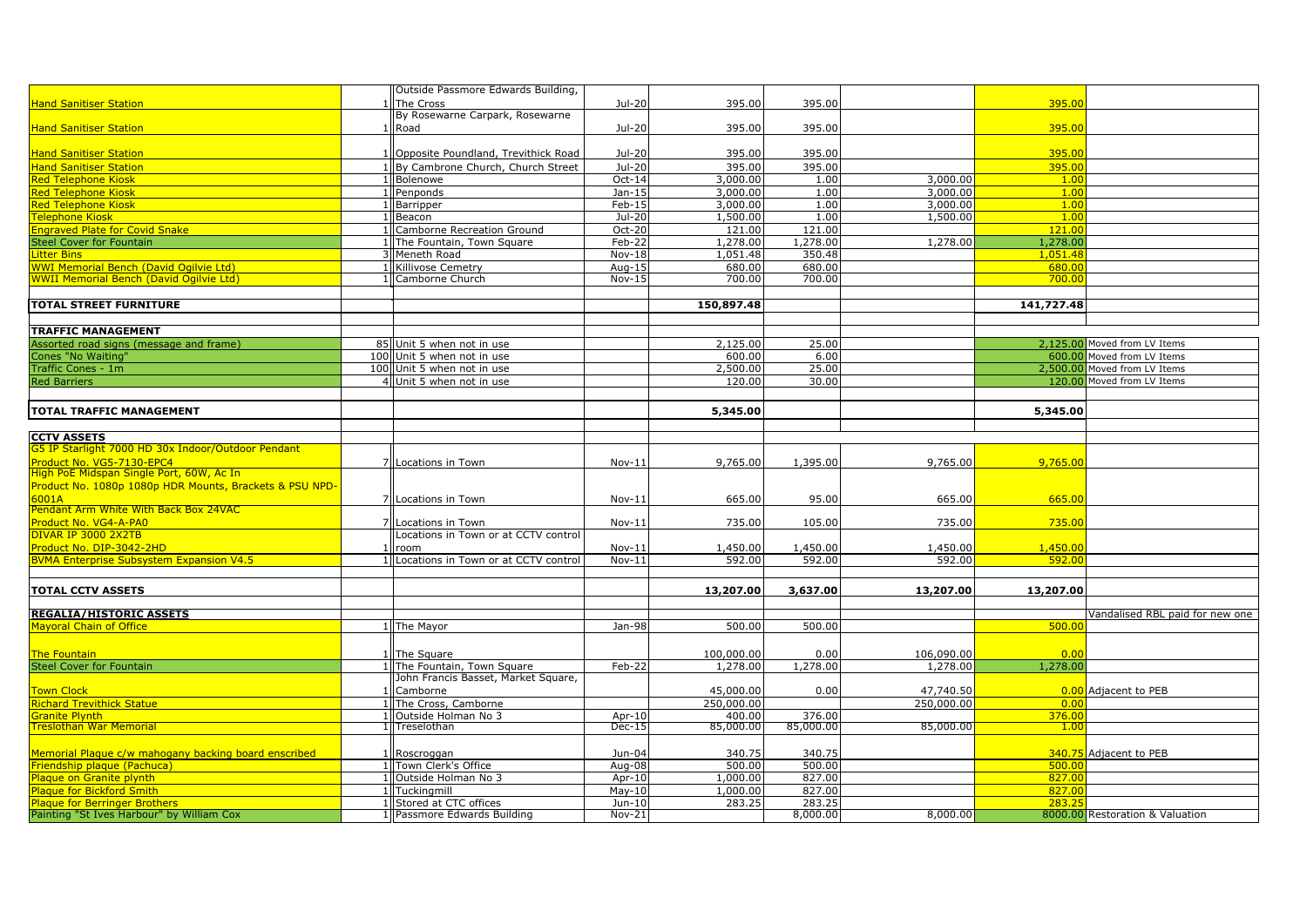| Painting "Captain Josiah Thomas" by William Cox                      | 1 Passmore Edwards Building                      | Nov-21           |                      | 4,000.00             | 4,000.00             |                      | 4000.00 Restoration & Valuation |
|----------------------------------------------------------------------|--------------------------------------------------|------------------|----------------------|----------------------|----------------------|----------------------|---------------------------------|
| <b>TOTAL REGALIA/HISTORIC ASSETS</b>                                 |                                                  |                  | 484,802.00           |                      |                      | 12,933.00            |                                 |
|                                                                      |                                                  |                  |                      |                      |                      |                      | Based on exp to date            |
| <b>LAND &amp; BUILDINGS</b>                                          |                                                  |                  |                      |                      |                      |                      |                                 |
| assmore Edwards Building                                             | 1 Council Chamber / Library                      | Oct-17           | 500,000.00           |                      | 350000.00            | 462.201.00           |                                 |
| menities Workshop, Unit 5 Carn Brea Business Park                    | 1 Unit 5                                         | $Nov-13$         | 280,000.00           | 212,000.00           | 280,000.00           |                      | 228,368.00 Includes Roof Works  |
| <b>Jnit 5 Internal Fittings</b>                                      | Unit 5                                           | $Nov-13$         | 5,100.00             |                      |                      | 5,100.00             |                                 |
| <b>Jnit 5 Steel Mezzanine</b>                                        | Unit 5                                           | Jun-16           | 12,000.00            | 10,500.00            |                      | 10,500.00            |                                 |
| ire Alarm system - Unit 5                                            | 1 Unit 5                                         | Nov-13           | 1,505.00             |                      |                      | 1,505.00             |                                 |
| <b>Camborne Recreation Ground (Rugby Pitch Leasehold)</b>            | Crane Road, Camborne                             | $Dec-17$         |                      |                      |                      | 0.00                 |                                 |
| <b>Camborne Recreation Ground (Formal Park)</b>                      | Crane Road, Camborne                             | $Dec-17$         |                      |                      |                      | 1.00                 |                                 |
| amborne Recreation Ground: Mining Cart with activities               | Crane Road, Camborne                             | <b>Nov-20</b>    | 3,510.00             | 3,510.00             | 3,510.00             | 3,510.00             |                                 |
| amborne Recreation Ground: Rope End Spring                           | Crane Road, Camborne                             | Nov-20           | 6,094.00             | 6,094.00             | 6,094.00             | 6,094.00             |                                 |
| amborne Recreation Ground: Dish Roundabout                           | Crane Road, Camborne                             | Nov-20           | 2,740.00             | 2,740.00             | 2,740.00             | 2.740.00             |                                 |
| <b>Camborne Recreation Ground: Sheep Springie</b>                    | Crane Road, Camborne                             | Nov-20           | 1,404.00             | 1,404.00             | 1,404.00             | 1,404.00             |                                 |
| amborne Recreation Ground: Inclusive Spring Horse                    | Crane Road, Camborne                             | Nov-20           | 749.00               | 749.00               | 749.00               | 749.00               |                                 |
| Camborne Recreation Ground: Inclusive Springie                       | Crane Road, Camborne                             | Nov-20           | 790.00               | 790.00               | 790.00               | 790.00               |                                 |
| <b>Camborne Recreation Ground: Tunnel</b>                            | Crane Road, Camborne                             | Nov-20           | 1,477.00             | 1,477.00             | 1,477.00             | 1,477.00             |                                 |
| amborne Recreation Ground: Inclusive Roundabout                      | Crane Road, Camborne                             | Nov-20           | 5,356.00             | 5,356.00             | 5,356.00             | 5,356.00             |                                 |
| amborne Recreation Ground: 4 seat seesaw                             | Crane Road, Camborne                             | Nov-20           | 2,346.00             | 2,346.00             | 2,346.00             | 2,346.00             |                                 |
| amborne Recreation Ground: High Swing with pod seats                 | Crane Road, Camborne                             | Nov-20           | 2,001.00             | 2,001.00             | 2,001.00             | 2,001.00             |                                 |
|                                                                      |                                                  |                  |                      |                      |                      |                      |                                 |
| Camborne Recreation Ground: Trampoline                               | 1 Crane Road, Camborne                           | <b>Nov-20</b>    | 5,381.00             | 5,381.00             | 5,381.00             | 5,381.00             |                                 |
| Camborne Recreation Ground: Toddlerzone Large Multi Play             |                                                  |                  |                      |                      |                      |                      |                                 |
| <b>Jnit</b>                                                          | 1 Crane Road, Camborne                           | <b>Nov-20</b>    | 16,210.00            | 16,210.00            | 16,210.00            | 16,210.00            |                                 |
| Camborne Recreation Ground: Birds Nest Tree with bridge              |                                                  |                  |                      |                      |                      |                      |                                 |
| <mark>ınd slide</mark>                                               | 1 Crane Road, Camborne                           | <b>Nov-20</b>    | 15,691.00            | 15,691.00            | 15,691.00            | 15,691.00            |                                 |
| Camborne Recreation Ground: Cableway with take off<br><b>latform</b> |                                                  |                  |                      |                      |                      |                      |                                 |
| amborne Recreation Ground: Single point swing                        | 1 Crane Road, Camborne<br>1 Crane Road, Camborne | <b>Nov-20</b>    | 7,846.00<br>5,252.00 | 7,846.00<br>5,252.00 | 7,846.00<br>5,252.00 | 7,846.00<br>5,252.00 |                                 |
| amborne Recreation Ground: High Nest Swing                           | 1 Crane Road, Camborne                           | Nov-20<br>Nov-20 | 4,337.00             | 4,337.00             | 4,337.00             | 4,337.00             |                                 |
| amborne Recreation Ground :Signage-Welcome                           | 1 Crane Road, Camborne                           | Nov-20           | 1,168.00             | 1,168.00             | 1,168.00             | 1,168,00             |                                 |
| amborne Recreation Ground - Signage x 3                              | Crane Road, Camborne                             | $Dec-17$         | 2,340.00             | 780.00               | 2,340.00             | 2,340.00             |                                 |
| amborne Recreation Ground: Metal fencing                             | Crane Road, Camborne                             | <b>Nov-20</b>    | 4,943.00             | 4,943.00             | 4,943.00             | 4,943.00             |                                 |
| amborne Recreation Ground: Self closing gate                         | Crane Road, Camborne                             | $Nov-20$         | 1,542.00             | 771.00               | 1,542.00             | 1,542.00             |                                 |
| amborne Recreation Ground: Self closing gate                         | Crane Road, Camborne                             | Nov-20           | 496.00               | 496.00               | 496.00               | 496.00               |                                 |
| amborne Recreation Ground-Queensgate seats                           | Crane Road, Camborne                             | Nov-20           | 796.00               | 398.00               | 796.00               | 796.00               |                                 |
| Camborne Recreation Ground: Picnic Benches                           | Crane Road, Camborne                             | <b>Nov-20</b>    | 3,611.00             | 1,203.66             | 3,611.00             | 3.611.00             |                                 |
| amborne Recreation Ground: Bins                                      | Crane Road, Camborne                             | <b>Nov-20</b>    | 1,272.00             | 424.00               | 1,272.00             | 1,272.00             |                                 |
| <b>Camborne Recreation Ground: Additional Bins</b>                   | Crane Road, Camborne                             | Feb-21           | 2,290.30             | 458.06               | 2,290.30             | 2,290.30             |                                 |
| <b>Camborne Recreation Ground: Finger Post Sign</b>                  | Crane Road, Camborne                             | Nov-20           | 452.00               |                      | 452.00               | 452.00               |                                 |
| <b>Camborne Recreation Ground -MUGA</b>                              | Crane Road, Camborne                             | $Mar-21$         | 5,300.00             |                      | 5,300.00             | 5,300.00             |                                 |
| <b>Broxap Blackburn Benches</b>                                      | 8 Crane Road, Camborne                           | Nov-21           | 3,970.00             | 495.00               | 3,970.00             | 3,970.00             |                                 |
| <b>Public Disabled Toilet - Camborne Rec.</b>                        | Crane Road, Camborne                             | Dec-17           | 45,000.00            |                      | 45,000.00            | 1.00                 |                                 |
| <b>Beacon Recreation Ground-Roundabout</b>                           | <b>Tolcarne Road, Beacon</b>                     | Jun-19           | 5,500.00             |                      | 5,500.00             | 5,500.00             |                                 |
| eacon Recreation Ground-Fitness Trail                                | <b>Tolcarne Road, Beacon</b>                     | Jun-19           | 1,938.00             |                      | 1,938.00             | 1,938.00             |                                 |
| <b>Seacon Recreation Ground-Raleigh Unit</b>                         | <b>Folcarne Road, Beacon</b>                     | Jun-19           | 5,806.00             |                      | 5,806.00             | 5,806.00             |                                 |
| <b>Beacon Recreation Ground-Gwydyr</b>                               | <b>Folcarne Road, Beacon</b>                     | Jun-19           | 23,872.00            |                      | 23,872.00            | 23,872.00            |                                 |
| Beacon Recreation Ground-Arete                                       | Folcarne Road, Beacon                            | Jun-19           | 9,760.00             |                      | 9,760.00             | 9,760.00             |                                 |
| <b>Beacon Recreation Ground-Picnic Table</b>                         | <b>Folcarne Road, Beacon</b>                     | Jun-19           | 209.00               |                      | 209.00               | 209.00               |                                 |
| <b>Beacon Recreation Ground-Timber Swing</b>                         | <b>Tolcarne Road, Beacon</b>                     | Jun-19           | 5,246.00             |                      | 5,246.00             | 5,246.00             |                                 |
| <b>Beacon Recreation Ground - Signage x 2</b>                        | <b>Tolcarne Road, Beacon</b>                     | $Dec-17$         | 1,560.00             | 780.00               |                      | 1,560.00             |                                 |
| <b>Park Road Playing Fields</b>                                      | Park Road, Camborne                              | Dec-17           |                      |                      |                      | 1.00                 |                                 |
| ark Road Playing Fields - Signage x 3                                | 1 Park Road, Camborne                            | $Dec-17$         | 2,340.00             | 780.00               |                      | 2,340.00             |                                 |
| <b>Froon Recreation Ground</b>                                       | Treslothan Rd, Troon                             | $Dec-17$         |                      |                      |                      | 1.00                 |                                 |
| roon Recreation Ground - Park & Play Equipment                       | Treslothan Rd, Troon<br>-1 IF                    | Dec-17           | 19,600.00            |                      | 19,600.00            | 1.00                 |                                 |
| roon Recreation Ground-Basket Seat replacement                       | Treslothan Rd, Troon                             | Mar-19           | 949.38               |                      | 949.38               | 949.38               |                                 |
| roon Recreation Ground - Signage x 2                                 | 1 Treslothan Rd, Troon                           | $Dec-17$         | 1,560.00             | 780.00               |                      | 1,560.00             |                                 |
| Picnic Benches - Camborne Recreation Ground                          | 2 Unit 5                                         | Oct-21           | 3,750.00             | 1,200.00             |                      | 3,750.00             |                                 |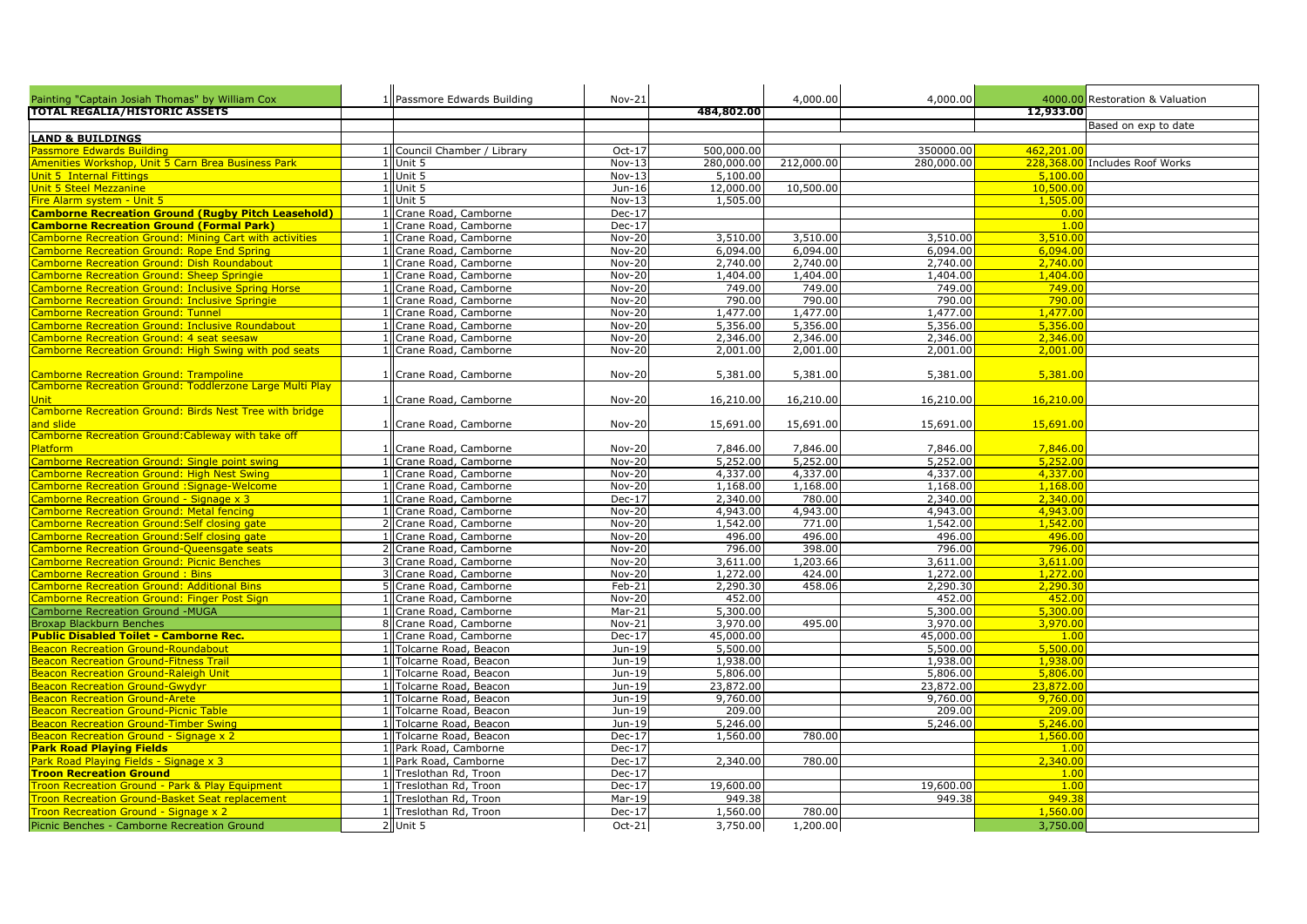| <b>Enys Road Allotments</b>                                                | 1 Enys Road, Camborne                                | Jun-05               |                      |                      |           | 1.00                 |                                     |
|----------------------------------------------------------------------------|------------------------------------------------------|----------------------|----------------------|----------------------|-----------|----------------------|-------------------------------------|
| <b>Pengegon Allotments</b>                                                 | 1 Pengegon Way, Pengegon                             | Jul-19               |                      |                      |           | 1.00                 |                                     |
|                                                                            |                                                      |                      |                      |                      |           |                      |                                     |
| <b>Meneth Road Playing Fields</b>                                          | 1   Meneth Road, Camborne                            | Jul-19               |                      |                      |           | 1.00                 |                                     |
| Meneth Road Signs                                                          | 4 Meneth Road, Camborne                              | $May-19$             | 3,120.00             | 780.00               |           | 1.00                 |                                     |
| <b>Public Conveniences - Rosewarne Car Park</b>                            | Rosewarne Car Park                                   | $Nov-21$             | 60,000.00            |                      | 60,000.00 | 1.00                 |                                     |
| <b>TOTAL LAND &amp; BUILDINGS</b>                                          |                                                      |                      | 535,059,68           |                      |           | 879,538.68           |                                     |
|                                                                            |                                                      |                      |                      |                      |           |                      |                                     |
| <b>VEHICLES, MACHINERY &amp; TOOLS</b>                                     |                                                      |                      |                      |                      |           |                      |                                     |
| androver Defender - WL 60 CJJ                                              | 1 Unit 5 when not in use                             | Oct-10               | 14,306.00            | 14,306.00            |           | 14,306.00            |                                     |
| Landrover Defender - Ifor Williams hard top                                | 1 Unit 5 when not in use                             |                      | 3,500.00             | 3,500.00             |           | 3,500.00             |                                     |
| Ford Transit Tipper - SG 65 FTO                                            | 1 Unit 5 when not in use                             | $Nov-17$             | 30,000.00            | 30,000.00            |           | 30,000.00            |                                     |
| suzu D Max Utility Vehicle WJ68 RYM                                        | 1 Unit 5 when not in use                             |                      |                      |                      |           | 23,995.00            |                                     |
|                                                                            |                                                      |                      |                      |                      |           |                      |                                     |
| Isuzu Hard Top                                                             | 1 Unit 5 when not in use                             | Nov-18               | 3,665.00             | 3,665.00             |           | 3,665.00             |                                     |
| Isuzu Dmax Pick-Up - NX 15 EJJ                                             | 1 Unit 5 when not in use                             | Dec-21               | 15,000.00            | 13,895.00            |           | 13,895.00            |                                     |
| Iseki TG6A Tractor - WK 17 GXE                                             | 1 Unit 5 when not in use                             | 07.08.17             | 28,950.00            | 23,160.00            |           | 23,160.00            |                                     |
| 9 x 4 Trailer with tailgate<br>9 x 4 Trailer with mesh guards and tailgate | 1 Unit 5 when not in use                             | 01.04.04             | 980.00               | 980.00               |           | 980.00               |                                     |
|                                                                            |                                                      |                      |                      |                      |           |                      |                                     |
| SA9G75084JA140279<br>Major MJ70-190 Roller Mower                           | 1 Unit 5 when not in use<br>1 Unit 5 when not in use | 30.05.18<br>07.08.17 | 1,265.00<br>7,110.00 | 1,265.00<br>5,332.50 |           | 1,265.00<br>5,332.50 |                                     |
| Wessex T380D Mounted Hedge Cutter                                          | 1 Unit 5 when not in use                             | 07.08.17             | 10,750.00            | 9,406.25             |           | 9,406.25             |                                     |
| omlin 1.7m Slitter c/w 3 Point Linkage                                     | 1 Unit 5 when not in use                             | 07.08.17             | 3,169.00             | 3,010.55             |           | 3,010.55             |                                     |
| Park Residence 4wd Mower (STIGA)S/N 091116029A                             | 1 Unit 5 when not in use                             | 02.02.10             | 4,170.00             | 4,170.00             |           | 4,170.00             |                                     |
| Combipro 4wd Deck for above                                                | 1 Unit 5 when not in use                             | 02.02.10             | 655.00               | 655.00               |           | 655.00               |                                     |
|                                                                            |                                                      |                      |                      |                      |           |                      | Includes £100 thief marking and     |
| seki SXG216 with 40" Mower Deck                                            | 1 Unit 5 when not in use                             | 07.08.17             | 6,584.00             | 5,431.80             |           |                      | 5,431.80 assoc equipment            |
| Honda 21" 4 wheel mower Lawnflite S/N. 8210135                             |                                                      |                      |                      |                      |           |                      |                                     |
| ZW-553HSW-SSE                                                              | 1 Unit 5 when not in use                             | $Mar-13$             | 950.00               | 835.00               |           | 835.00               |                                     |
| AS510 Proclip 2T Mulching Mower - 2 Stroke                                 | 1 Unit 5 when not in use                             | 07.08.17             | 3,169.00             | 3,010.55             |           |                      | 3,010.55 For use with steam cleaner |
| Pressure Cleaner (Karcher) HES1000DE                                       | 1 Unit 5 when not in use                             | 09.02.01             | 10,099.00            | 10,099.00            |           |                      | 10,099.00 To sell as not in use     |
| Water Bowser (2nd hand from Kehelland)                                     | 1 Unit 5 when not in use                             | Apr-04               | 3,497.00             | 1,000.00             |           | 1,000.00             |                                     |
| <b>Rotary Floor Tool for Pressure Washer</b>                               | 1 Unit 5 when not in use                             | 09.02.01             | 845.00               | 845.00               |           | 845.00               |                                     |
| arge Hose reel on Water Bowser                                             | 1 Unit 5 when not in use                             | 20.08.13             | 340.00               | 340.00               |           | 340.00               |                                     |
| <b>6HP Ariens Line Strimmer</b>                                            | 1 Unit 5 when not in use                             | 22.05.02             | 315.50               | 315.50               |           | 315.50               |                                     |
|                                                                            |                                                      |                      |                      |                      |           |                      |                                     |
| Power Pruner Long Reach ppt2400 serial number 003940                       | 1 Unit 5 when not in use                             | 31.01.03             | 598.80               | 470.00               |           | 470.00               |                                     |
| Efco 136 Chainsaw                                                          | 1 Unit 5 when not in use                             | 25.10.05             | 360.00               | 360.00               |           | 360.00               |                                     |
| Electric 15Lt sprayer ZZ-CPVT16 & lance                                    | 1 Unit 5 when not in use                             | $Mar-13$             | 400.00               | 391.00               |           | 391.00               |                                     |
| <b>RE143 Plus Pressure Washer 230v</b>                                     | 1 Unit 5 when not in use                             | 07.08.17             | 562.50               | 444.38               |           | 444.38               |                                     |
| Cooper Pegler CP15 Evolution Knapsack Spraver                              | 1 Unit 5 when not in use                             | 07.08.17             | 121.53               | 121.53               |           | 121.53               |                                     |
| itihl HS82RCE Hedge Trimmer                                                | 1 Unit 5 when not in use                             | 07.08.17             | 487.50               | 385.13               |           | 385.13               |                                     |
| Stihl Hedge Trimmer HS82RCE                                                | 1 Unit 5 when not in use                             | Feb-17               | 420.00               | 420.00               |           | 420.00               |                                     |
| Tanaka Brushcutter                                                         | 1 Unit 5 when not in use                             | Oct-16               | 504.00               | 504.00               |           | 504.00               |                                     |
| Echo High Torque U Handle Brushcutter                                      | 1 Unit 5 when not in use                             | 07.08.17             | 597.50               | 448.13               |           | 448.13               |                                     |
| <b>Stihl Long Reach Hedgetrimmer</b>                                       | 1 Unit 5 when not in use                             | Nov-18               | 500.00               | 500.00               |           | 500.00               |                                     |
| STIHL FS 460 CEM CLEARING SAW s/n: 184704922                               | 1 Unit 5 when not in use                             | 30.05.18             | 616.00               | 616.00               |           | 616.00               |                                     |
| ErgoStart Leaf Blower ZL-BG86C-E S/N 293622893                             | 1 Unit 5 when not in use                             | Aug- $14$            | 281.50               | 281.50               |           | 281.50               |                                     |
| Stihl BG86CE Blower                                                        | 1 Unit 5 when not in use                             | 07.08.14             | 266.67               | 210.67               |           | 210.67               |                                     |
| <b>COSHH Cabinets</b>                                                      | 2 Unit 5                                             | $Nov-13$             | .103.85              | 551.93               |           | 1,103.85             |                                     |
| <b>COSHH Cabinet</b>                                                       | $1$ Unit 5                                           | $Nov-17$             | 300.00               | 289.00               |           | 289.00               |                                     |
| Clearing Saw                                                               | 1 Unit 5                                             | Feb-20               | 628.05               | 628.05               |           | 628.05               |                                     |
| <u> Kewtech KT72 PAT Tester</u><br>Shank Router                            | 1 Unit 5 when not in use<br>1 Unit 5                 | Feb-17               | 275.00<br>349.99     | 275.00<br>349.99     |           | 275.00<br>349.99     |                                     |
|                                                                            |                                                      | Feb-21               |                      |                      |           |                      |                                     |
| Weedingtech L12 - Hot Foam Washer                                          | 1 Unit 5 when not in use                             | $Oct-21$             | 20,000.00            | 20,000.00            |           | 20,000.00            |                                     |
| Dewalt Plunge Cut Saw                                                      | 1 Unit 5                                             | $Jan-21$             | 349.99               | 349.99               |           | 349.99               |                                     |
| <b>Speed Recognition Signs</b>                                             | 3 Unit 5                                             |                      | 12,000.00            | 4,000.00             |           | 12,000.00            |                                     |
|                                                                            |                                                      |                      |                      |                      |           |                      |                                     |